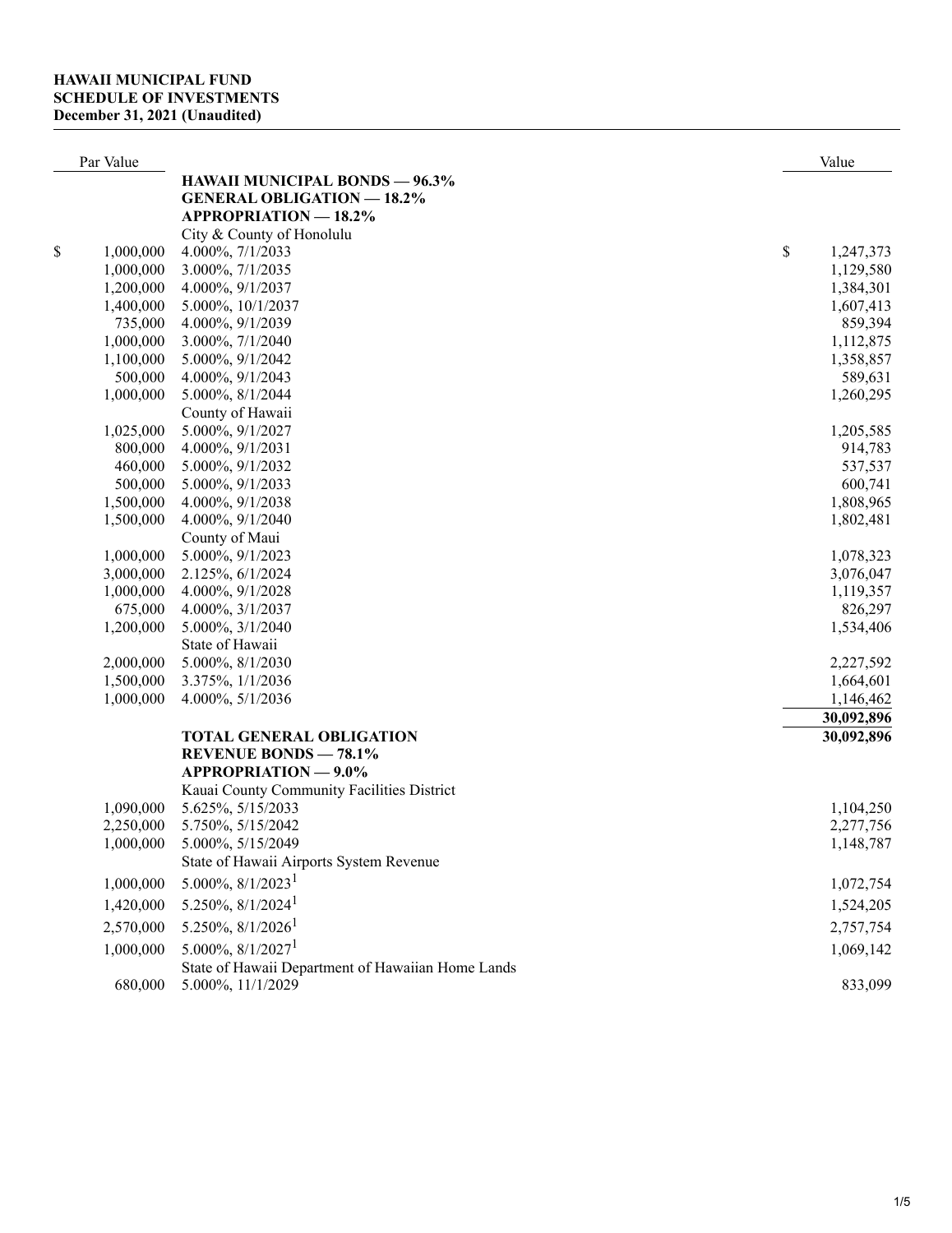| Par Value     |                                                                      | Value                   |
|---------------|----------------------------------------------------------------------|-------------------------|
|               | <b>HAWAII MUNICIPAL BONDS (Continued)</b>                            |                         |
|               | <b>REVENUE BONDS (Continued)</b><br><b>APPROPRIATION (Continued)</b> |                         |
| \$<br>600,000 | 5.000%, 4/1/2030                                                     | \$<br>715,607           |
| 500,000       | 5.000%, 11/1/2030                                                    | 611,688                 |
| 800,000       | 5.000%, 4/1/2031                                                     | 951,261                 |
| 350,000       | 5.000%, 11/1/2031                                                    | 427,119                 |
| 300,000       | 5.000%, 4/1/2032                                                     | 356,066                 |
|               |                                                                      | 14,849,488              |
|               | $EDUCATION - 6.1%$                                                   |                         |
|               | State of Hawaii Department of Budget & Finance                       |                         |
| 270,000       | 4.000%, $1/1/2032$                                                   | 312,656                 |
| 435,000       | 3.000%, 1/1/2034                                                     | 459,675                 |
| 600,000       | 3.000%, 1/1/2035                                                     | 632,751                 |
| 585,000       | 3.000%, 1/1/2036                                                     | 616,233                 |
|               | University of Hawaii                                                 |                         |
| 2,000,000     | 5.000%, 10/1/2029                                                    | 2,384,826               |
| 1,200,000     | 5.000%, 10/1/2030                                                    | 1,430,204               |
| 1,600,000     | 5.000%, 10/1/2031                                                    | 1,905,272               |
| 500,000       | 5.000%, 10/1/2034                                                    | 576,196                 |
| 655,000       | 5.000%, 10/1/2034                                                    | 803,177                 |
| 750,000       | 3.000%, 10/1/2036                                                    | 837,545                 |
|               |                                                                      |                         |
|               |                                                                      | 9,958,535               |
|               | HEALTHCARE - 12.9%                                                   |                         |
|               | State of Hawaii Department of Budget & Finance                       |                         |
| 2,900,000     | 5.000%, 11/15/2027                                                   | 3,003,623               |
| 175,000       | 5.125%, 7/1/2031                                                     | 186,815                 |
| 3,200,000     | 5.125%, 11/15/2032                                                   | 3,305,421               |
| 6,185,000     | 5.000%, 7/1/2035                                                     | 7,038,159               |
| 4,055,000     | 5.250%, 11/15/2037                                                   | 4,187,615               |
| 340,000       | 5.500%, 7/1/2038                                                     | 364,423                 |
| 435,000       | 4.000%, 7/1/2040                                                     | 473,304                 |
| 2,600,000     | 5.500%, 7/1/2043                                                     | 2,784,751               |
|               |                                                                      | $\overline{21,}344,111$ |
|               | $HOUSING - 8.0\%$                                                    |                         |
|               | Hawaii Housing Finance & Development Corp.                           |                         |
| 40,000        | 3.125%, 9/1/2022                                                     | 40,174                  |
| 150,000       | 3.300%, 1/1/2026                                                     | 151,728                 |
| 2,430,000     | 4.750%, 10/1/2027                                                    | 2,464,727               |
| 3,000,000     | 4.950%, 4/1/2029                                                     | 3,064,563               |
| 4,035,000     | 3.750%, 1/1/2031                                                     | 4,079,906               |
| 3,435,000     | 4.000%, 9/1/2033                                                     | 3,448,706               |
|               |                                                                      | 13,249,804              |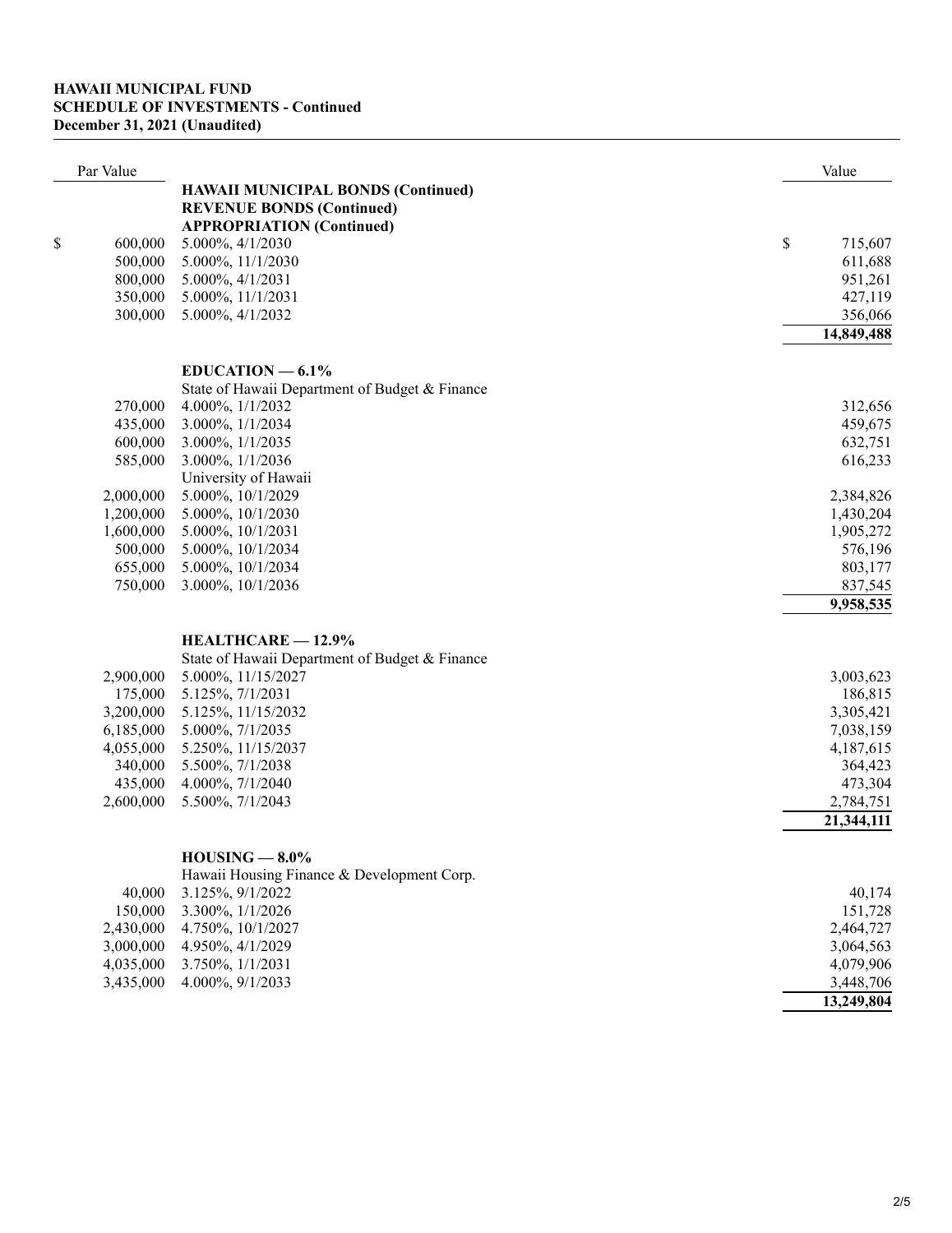## **HAWAII MUNICIPAL FUND SCHEDULE OF INVESTMENTS - Continued December 31, 2021 (Unaudited)**

| Par Value                     |                                                                                                                                                                                                      | Value                                       |
|-------------------------------|------------------------------------------------------------------------------------------------------------------------------------------------------------------------------------------------------|---------------------------------------------|
| \$<br>1,890,000<br>10,000,000 | <b>HAWAII MUNICIPAL BONDS (Continued)</b><br><b>REVENUE BONDS (Continued)</b><br>SPECIAL TAX $-7.9\%$<br>State of Hawaii Department of Budget & Finance<br>$4.000\%, 3/1/2037^1$<br>3.200%, 7/1/2039 | \$<br>2,093,385<br>10,929,470<br>13,022,855 |
|                               | TRANSPORTATION - 18.2%                                                                                                                                                                               |                                             |
|                               | State of Hawaii Airports System Revenue                                                                                                                                                              |                                             |
| 1,000,000                     | $5.000\%, 7/1/2035^1$                                                                                                                                                                                | 1,220,694                                   |
| 750,000                       | 5.000%, $7/1/2041$ <sup>1</sup>                                                                                                                                                                      | 850,687                                     |
|                               | 5.000%, $7/1/2043$ <sup>1</sup>                                                                                                                                                                      |                                             |
| 735,000                       |                                                                                                                                                                                                      | 889,867                                     |
| 7,335,000                     | 5.000%, $7/1/2045$ <sup>1</sup>                                                                                                                                                                      | 8,319,716                                   |
| 2,600,000                     | 5.000%, $7/1/2048$ <sup>1</sup>                                                                                                                                                                      | 3,138,938                                   |
|                               | State of Hawaii Harbor System Revenue                                                                                                                                                                |                                             |
| 1,000,000                     | 4.000%, 7/1/2037                                                                                                                                                                                     | 1,204,339                                   |
| 2,100,000<br>3,475,000        | 4.000%, 7/1/2039<br>4.000%, 7/1/2040                                                                                                                                                                 | 2,510,678<br>4,147,882                      |
|                               | State of Hawaii State Highway Fund                                                                                                                                                                   |                                             |
| 1,250,000                     | 4.000%, 1/1/2034                                                                                                                                                                                     | 1,417,795                                   |
| 1,360,000                     | 4.000%, $1/1/2035$                                                                                                                                                                                   | 1,540,637                                   |
| 425,000                       | 5.000%, 1/1/2036                                                                                                                                                                                     | 532,809                                     |
| 2,200,000                     | 5.000%, 1/1/2040                                                                                                                                                                                     | 2,865,480                                   |
| 1,105,000                     | 5.000%, 1/1/2041                                                                                                                                                                                     | 1,436,034                                   |
|                               |                                                                                                                                                                                                      | 30,075,556                                  |
|                               | WATER $&$ SEWER $-$ 16.0%                                                                                                                                                                            |                                             |
|                               | City & County of Honolulu Wastewater System Revenue                                                                                                                                                  |                                             |
| 1,520,000                     | 5.000%, 7/1/2036                                                                                                                                                                                     | 1,790,002                                   |

| 1,320,000 | J.00070, 11120J0                             | 1,170,002 |
|-----------|----------------------------------------------|-----------|
| 500,000   | 4.000%, 7/1/2037                             | 597,040   |
| 2,000,000 | $4.000\%$ , $7/1/2038$                       | 2,315,448 |
| 1,750,000 | 4.000\%, 7/1/2039                            | 2,082,829 |
| 3,250,000 | $4.000\%$ , $7/1/2044$                       | 3,831,168 |
| 2,990,000 | $4.000\%$ , $7/1/2049$                       | 3,504,968 |
| 2,175,000 | 5.000\%, 7/1/2049                            | 2,711,551 |
|           | Honolulu City & County Board of Water Supply |           |
| 1,000,000 | 5.000\%, 7/1/2028                            | 1,260,396 |
| 1,470,000 | 5.000\%, 7/1/2029                            | 1,896,703 |
| 1,545,000 | 5.000%, 7/1/2030                             | 2,037,475 |
| 800,000   | 3.000%, 7/1/2037                             | 891,890   |
| 2,035,000 | 4.000\%, 7/1/2046                            | 2,469,708 |
|           |                                              |           |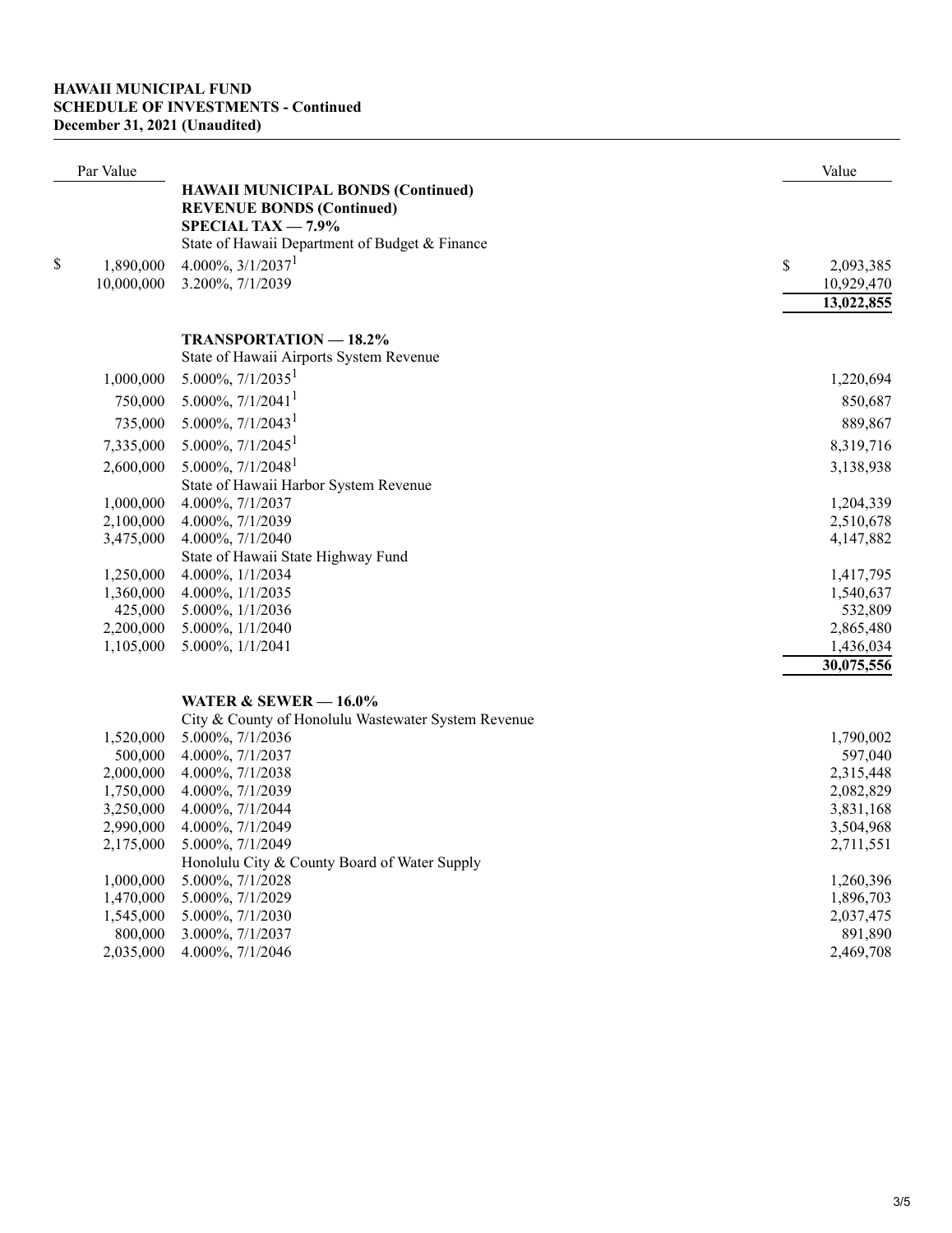| Par Value     |                                                         | Value             |
|---------------|---------------------------------------------------------|-------------------|
|               | <b>HAWAII MUNICIPAL BONDS (Continued)</b>               |                   |
|               | <b>REVENUE BONDS (Continued)</b>                        |                   |
|               | <b>WATER &amp; SEWER (Continued)</b>                    |                   |
| \$<br>700,000 | 5.000%, 7/1/2050                                        | \$<br>911,142     |
|               |                                                         | 26,300,320        |
|               | <b>TOTAL REVENUE BONDS</b>                              | 128,800,669       |
|               | <b>TOTAL HAWAII MUNICIPAL BONDS</b>                     |                   |
|               | (Cost \$152,454,384)                                    | 158,893,565       |
|               | PRE-REFUNDED HAWAII MUNICIPAL BONDS <sup>2</sup> - 1.6% |                   |
|               | <b>GENERAL OBLIGATION - 0.2%</b>                        |                   |
|               | <b>APPROPRIATION - 0.2%</b>                             |                   |
|               | County of Kauai                                         |                   |
| 400,000       | $3.125\%, 8/1/2023^1$                                   | 406,531           |
|               | <b>REVENUE BONDS - 1.4%</b>                             |                   |
|               | WATER & SEWER $-1.4\%$                                  |                   |
|               | City & County of Honolulu Wastewater System Revenue     |                   |
| 2,000,000     | 5.000%, 7/1/2032                                        | 2,315,480         |
|               | TOTAL PRE-REFUNDED HAWAII MUNICIPAL BONDS               |                   |
|               | (Cost \$2,601,819)                                      | 2,722,011         |
|               |                                                         |                   |
|               | <b>TOTAL INVESTMENTS - 97.9%</b>                        |                   |
|               | (Cost \$155,056,203)                                    | 161,615,576       |
|               | Other Assets in Excess of Liabilities $-2.1\%$          | 3,430,266         |
|               | TOTAL NET ASSETS - 100.0%                               | 165,045,842<br>\$ |

Securities that are subject to alternative minimum tax represent 14.14% of the Fund's net assets. 1

Pre-Refunded bonds are bonds for which U.S. Government Obligations usually have been placed in escrow to retire the bonds at their earliest call date. 2